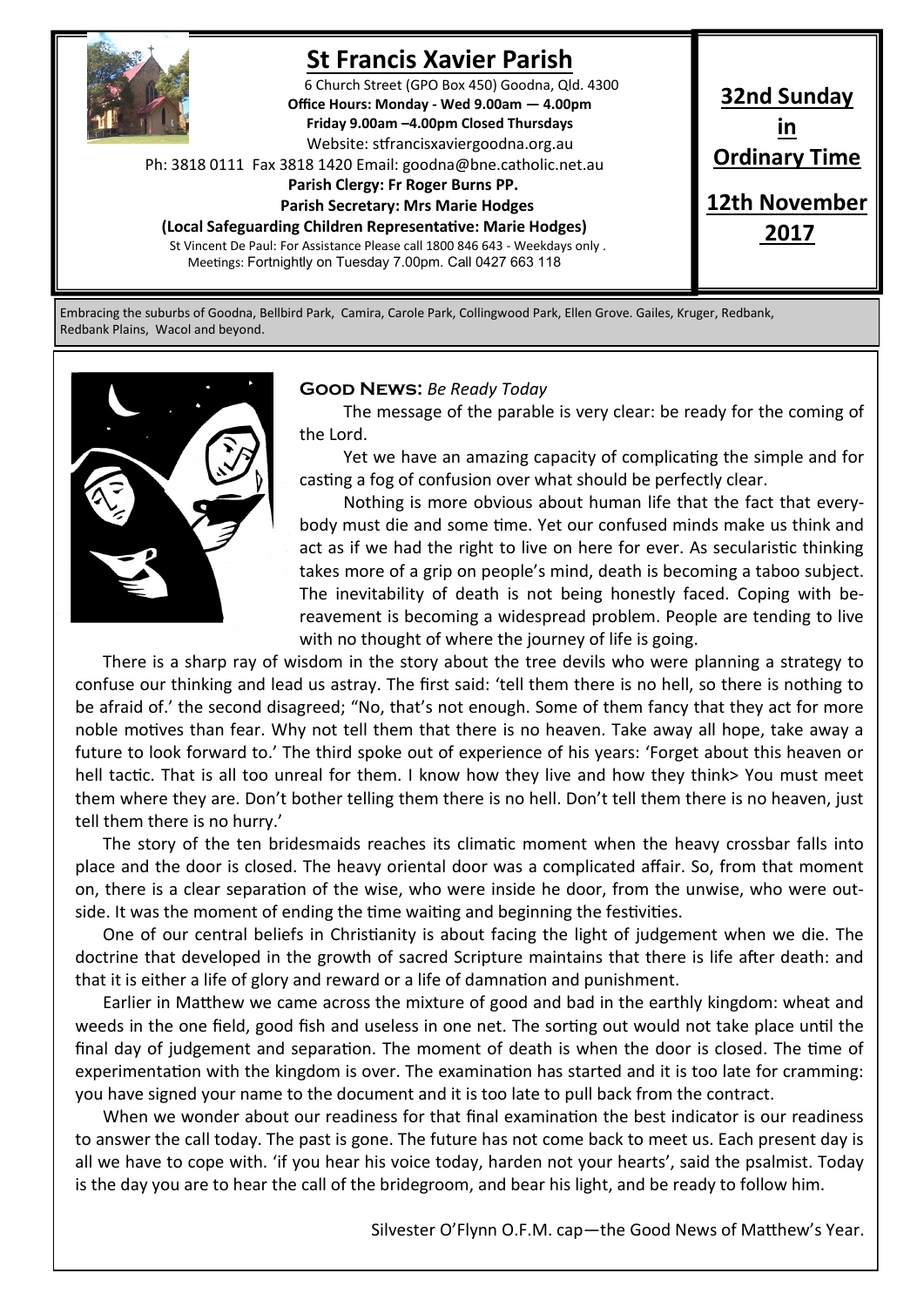**Women's Discernment Retreat** Vocations Brisbane is running a weekend retreat for young women who are keen to explore more about a vocation to religious life. All young women 18-40yrs old are welcome to come along and discover more about where God is calling them.

Date: Saturday 25th-26th November 2017. Time 9am Saturday—5pm Sunday

Venue Canossian Spirituality Centre, 169 Seventeen Mile Rocks Rd Oxley.

For more information or to RSVP contact Sr Melissa 0484 007 508

**Landscape of Prayer** A retreat opportunity for women of all ages.

Friday 8 Dec 6pm—Sunday 10 Dec 3pm Santa Teresa Spirituality Centre, Wellington Street, Ormiston. Cost: \$350 (\$320 pensioners and full time students) To register or enquire: Contact Grace on 0409 524 283 or grace@dragonflyministries.net.au. See notice board for flyer.

**Share the Dignity** have a Christmas appeal called **It's in the Bag** which as a Parish we will be participating in.

You have the power to make life better for a woman or girl experiencing homelessness or poverty this Christmas. Donate to our Christmas collection **"It's in the Bag".** Provide Sanitary items, personal hygiene products and everyday luxuries to homeless women, women at risk or women experiencing domestic violence. It's simple. First of all, choose a handbag you no longer use. Then, fill it with essential items like **Sanitary items, toothbrush, toothpaste, deodorant, shampoo, conditioner** then anything else that would make a woman or girl feel special. Pop in a thoughtful note or Christmas card and show her someone cares. Show her that she matters because everyone deserves to feel that way.

Don't forget the teenage girls either if you do a teenage bag tie a yellow ribbon onto the handles so the volunteers who distribute know that that bag is for a teenager.

Next time you're at the shops, collect a few items for your Christmas handbag. Drop your completed bag into the Parish office.

I need to have all bags by the end of November so that I can drop them at the designated drop off point by the 2nd December. Thank you Marie

**Parish Christmas Party** Monday 20th November beginning at 10.30am in the Ron Illidge Centre. For catering purposes we need numbers by the weekend of 18/19 November, so if you are attending please put your name down as soon as possible as we have only 80 places including our volunteers.

**Youth Group** The Youth Group require a Laptop. If you have a Laptop that you are no longer using would you consider donating to the Youth Group. The Laptop should be at least 2 years old with USB ports so that they can run programs from it and be able to link to the TV in the Parish Centre. Contact the office if you can help. Youth meet the 3rd Sunday of the month in the Parish Centre at 1.00pm with the next meeting being on 19th November.

**Advent Fair at the Cathedral of St. Stephen:** St Stephen's Cathedral Choir is holding their annual fundraising event ADVENT FAIR on SUNDAY, 3rd December, the 1st Sunday of Advent, from 9 a.m. in between masses, at the Cathedral Precinct. There will be stalls of multicultural cuisine, fresh homemade cakes, sweets, savouries and many more delectable food items. This will be in cooperation with COSSAG who will have their Christmas Market at the same time throughout the weekend, featuring all the gifts and decorations you will need for Christmas. There will be FREE Tea and Coffee throughout the event. There will Aussie Sausage Sizzle for the duration of the Fair. The Guides and Welcomers will be there to offer tours of St Stephen's. Come in the spirit of Advent and enjoy festive music!

**Christmas Day Community Dinner 2017** Do you want to make a real difference in someone's life this Christmas? We need table host, prayer team members, entertainers, hospitality and children's craft and activity volunteers to make this day a success.

For more details of how you can get involved: Please email info@ipswichawakening.com.au or call **Lee-Anne** on **0421 794 748** to be sent a **Volunteer Information & Registration Pack.**

**Catholic Charismatic Renewal Brisbane End of Year Event** at the CCR Brisbane Centre, 688 Nudgee Rd, Northgate on Saturday 25 Nov 2017 from 9.30am-2pm. All welcome. Bring and share lunch. Enquiries: Miriam 3202 6856 or email secretary@ccrbrisbane.org.au for more details.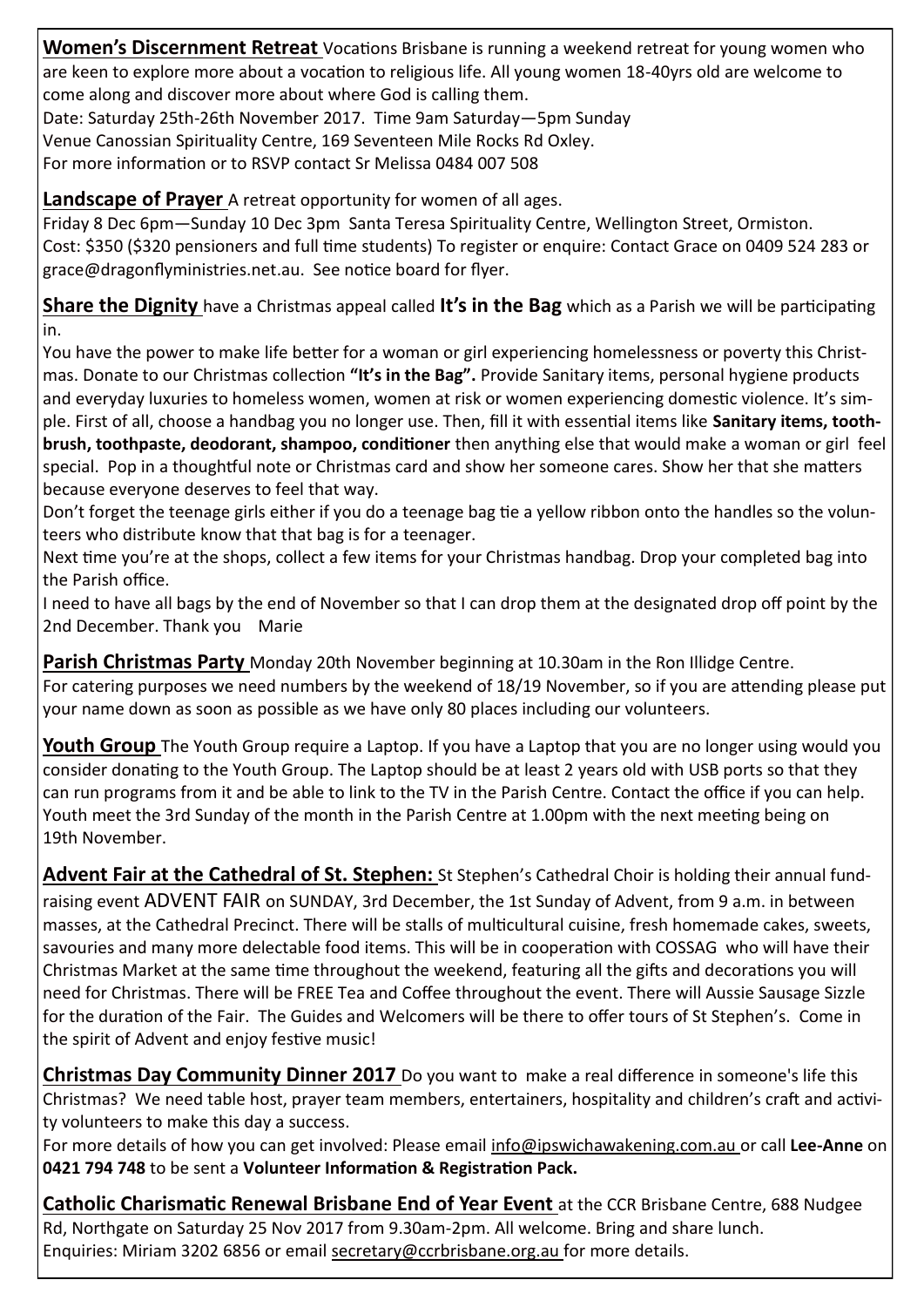## Spirituality for Life



The voice of the Spirit speaking of gratitude, generosity, responsibility and increase



*Each one of you has received a special grace, so, like good stewards response -able for all these varied graces of God, put it out at the service of others." (1 Peter 4:10)* 

**November 12, 2017 - 32nd Sunday in Ordinary Time** *"Therefore, stay awake, for you know neither the day nor the hour." - MATTHEW 25:13*

Many of us have put off doing something because we think we are too busy. We've all said, "I'll do it later when I have time." Unfortunately, too many of us apply this attitude to our Faith. Jesus' call is urgent, in the here and now, in your current circumstances. Don't delay, how is God calling you to use your gifts today?

Accessed from http://archstl.org/stewardship/page/bulletin-inserts on 7th November,2017)

## **Jesus Way – The Example of Jesus**

In Jesus' teaching and life, self-emptying is fundamental. His self-emptying is not sterile self-denial for its own sake; rather in setting aside self, He is filled with the Father's will, . . .The Beatitudes and the rest of the Sermon on the Mount prescribe the life-style of a Christian disciple. Although (the lifestyle of a Christian disciple) does not suit worldly tastes, the wisdom of this world is foolishness in the eyes of God. *Stewardship – A Disciple's Response. A Pastoral Letter on Stewardship.*

*How blest are the poor in spirit, the reign of God is theirs. Blest too are the sorrowing; they shall be consoled. Blest are the lowly; they shall inherit the land. Blest are they who hunger and thirst for holiness; they shall have their fill. Blest are they who show mercy; mercy shall be theirs. Blest are the single-hearted for they shall see God. Blest too are the peacemakers, for they shall be called sons of God. Blest are those who are persecuted for holiness sake, the reign of God is theirs. Blest are they when they insult you and persecute you and utter every kind of slander against you because of me. (Matthew 5, 3-11)*

My parents were great examples of giving – they gave of themselves to each other, and they gave of themselves to others: me and my brothers and sisters, their parents, our parish, the poor in the community. However, my folks claimed none of the credit. They said they were just following the example of Jesus and the call of Jesus; and this is how they wanted us to live as well.

### **Questions:**

How did your parents (or other family members) set an example for you of Jesus' giving?

To what extent are we called to live as Jesus did?

To give up everything we own and preach the Gospel?

To give up our lives?

To confront those who are obstacles to belief in God?

To be a disciple of Jesus is to embark on a spiritual journey which asks every person to walk with the Lord, to imitate the pattern of Jesus' life, to follow His example of service to others. It involves the willingness to take up the cross, to endure the difficult, to be willing to give up one's life for others, only to discover the rich paradox of reward which comes from discipleship. *Archbishop Thomas J. Murphy USA Catholics: are we our Brothers' and Sisters' Keepers? (from Chicago Studies, April 1991, Volume 30 #1)*